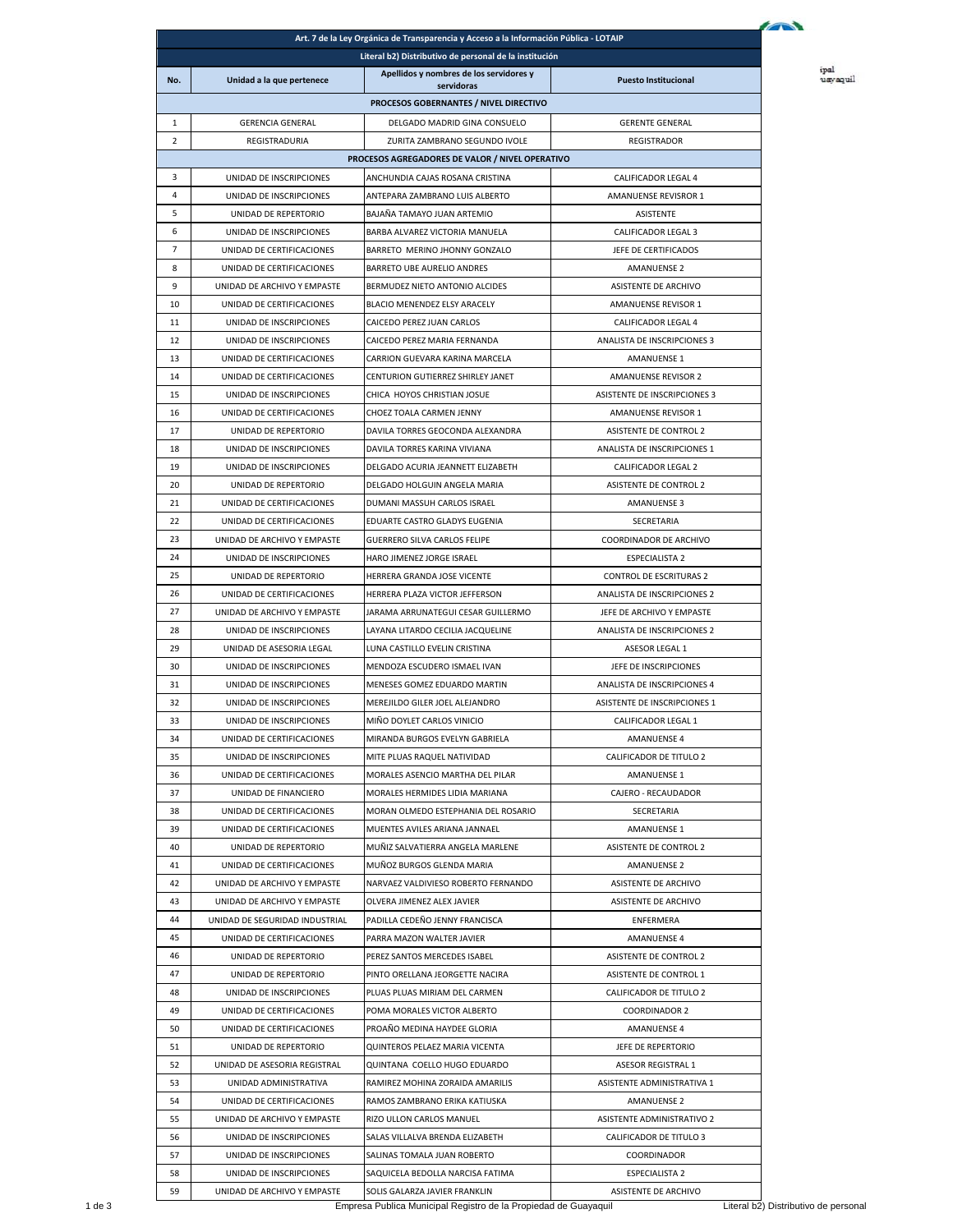| 60  | UNIDAD DE INSCRIPCIONES                              | SOTO MARTILLO JUDITH ERMELINDA                                                                             | ANALISTA DE INSCRIPCIONES 3                               |                           |
|-----|------------------------------------------------------|------------------------------------------------------------------------------------------------------------|-----------------------------------------------------------|---------------------------|
| 61  | UNIDAD DE ARCHIVO Y EMPASTE                          | TOMALA DOMINGUEZ SERGIO FERNANDO                                                                           | <b>ASISTENTE DE ARCHIVO</b>                               | Empresa Pública Municipal |
| 62  | UNIDAD DE ARCHIVO Y EMPASTE                          | TOMALA RODRIGUEZ ANDRES GERMAN                                                                             | ASISTENTE DE EMPAST Registro de la Propiedad de Guayaquil |                           |
| 63  | UNIDAD DE ASESORIA REGISTRAL                         | TRIVIÑO GRIJALVA GONZALO GUSTAVO                                                                           | <b>ASESOR REGISTRAL 2</b>                                 |                           |
| 64  | UNIDAD DE INSCRIPCIONES                              | VARGAS HOLGUIN MARLENE LEONOR                                                                              | <b>ESPECIALISTA 2</b>                                     |                           |
| 65  | UNIDAD DE INSCRIPCIONES                              | VARGAS MARTINEZ WASHINGTON ANDRES                                                                          | <b>ESPECIALISTA 1</b>                                     |                           |
| 66  | UNIDAD DE INSCRIPCIONES                              | VASQUEZ PARRA MARIA BELEN                                                                                  | <b>ESPECIALISTA 3</b>                                     |                           |
| 67  | UNIDAD DE INSCRIPCIONES                              | VELASQUEZ VALENCIA FIRMO FREDDY                                                                            | ANALISTA DE INSCRIPCIONES 1                               |                           |
| 68  | UNIDAD DE INSCRIPCIONES                              | <b>VELEZ VASQUEZ NORMA NIEVE</b>                                                                           | <b>CALIFICADOR DE TITULO 3</b>                            |                           |
| 69  | UNIDAD DE INSCRIPCIONES                              | VERA PLUAS LESLIE MARITZA                                                                                  | <b>ESPECIALISTA 1</b>                                     |                           |
| 70  | UNIDAD DE REPERTORIO                                 | VILLAFUERTE MORAN DIANA CAROLINA                                                                           | ASISTENTE DE CONTROL 1                                    |                           |
| 71  | UNIDAD DE ASESORIA REGISTRAL                         | VILLACIS GOMEZ MIGUEL ELIAS                                                                                | ASESOR REGISTRAL 1                                        |                           |
| 72  | UNIDAD DE REPERTORIO                                 | YAGUAL VILLON STEFFI XIOMAR                                                                                | ASISTENTE DE CONTROL 1                                    |                           |
| 73  | UNIDAD DE CERTIFICACIONES                            | ZAMBRANO CENTENO ELVIRA LEONOR                                                                             | AMANUENSE 3                                               |                           |
| 74  | UNIDAD DE INSCRIPCIONES                              | ZAMBRANO FLORES LETICIA ISABEL                                                                             | ANALISTA DE INSCRIPCIONES 3                               |                           |
| 75  | UNIDAD DE INSCRIPCIONES                              | ZAMORA ZURITA NELSON ANGEL                                                                                 | CALIFICADOR DE TITULO 2                                   |                           |
|     |                                                      | PROCESOS DESCONCENTRADOS                                                                                   |                                                           |                           |
|     |                                                      | NO EXISTE ESTE NIVEL O CLASIFICACION EN LA EMPRESA PUBLICA MUNICIPAL REGISTRO DE LA PROPIEDAD DE GUAYAQUIL |                                                           |                           |
|     |                                                      | <b>ASESORÍAS / NIVEL DE APOYO</b>                                                                          |                                                           |                           |
| 76  | UNIDAD DE SISTEMAS INFORMATICOS                      | AGUAYO MARTINEZ INGRID LISSETTE                                                                            | ASISTENTE DE SISTEMAS                                     |                           |
| 77  |                                                      |                                                                                                            |                                                           |                           |
|     | UNIDAD DE ADMINISTRACION                             | AGUILAR SANCHEZ MILTON OSWALDO                                                                             | <b>AUXILIAR DE SERVICIOS</b>                              |                           |
| 78  | UNIDAD DE TALENTO HUMANO                             | AGUILAR JARAMILLO ANGIE MARIELA                                                                            | ASISTENTE DE TALENTO HUMANO                               |                           |
| 79  | UNIDAD DE ASESORIA LEGAL                             | AGUIRRE CARDENAS KARLA TATIANA                                                                             | ASESOR LEGAL DE USUARIO 1                                 |                           |
| 80  | UNIDAD DE AUDITORIA INTERNA                          | ALMEIDA AGUILAR MAYRA MERCEDES                                                                             | <b>AUDITOR INTERNO</b>                                    |                           |
| 81  | UNIDAD DE AUDITORIA INTERNA                          | ARIAS HIDALGO ROSA DELIA                                                                                   | AUDITORA GENERAL                                          |                           |
| 82  | UNIDAD DE ADMINISTRACION                             | AVILA ORELLANA GIULIANNA DANIELA                                                                           | COORDINADOR                                               |                           |
| 83  | UNIDAD DE ASESORIA LEGAL                             | BARBA SANCHON VILMA DORINDA                                                                                | ASESOR LEGAL 2                                            |                           |
| 84  | UNIDAD DE TALENTO HUMANO                             | BORBOR ANDRADE BRENDA                                                                                      | JEFE DE TALENTO HUMANO                                    |                           |
| 85  | UNIDAD DE ADMINISTRACION                             | BORBOR ANDRADE LISBETH BEYRUT                                                                              | ANALISTA DE GESTION 2                                     |                           |
| 86  | UNIDAD FINANCIERA                                    | CAMPOVERDE FONSECA ARTURO MANUEL                                                                           | <b>DIRECTOR FINANCIERO</b>                                |                           |
| 87  | <b>GERENCIA GENERAL</b>                              | CARDENAS ZEA LETICIA ISABEL                                                                                | ASESOR JURIDICO DE GERENCIA                               |                           |
| 88  | UNIDAD FINANCIERA                                    | CARVAJAL NARVAEZ DAYSI KARINA                                                                              | CAJERO - RECAUDADOR                                       |                           |
| 89  | UNIDAD DE ADMINISTRACION                             | CHELE QUIMIS ADAN EUCLIDES                                                                                 | ASISTENTE DE BODEGA                                       |                           |
| 90  | UNIDAD DE SISTEMAS INFORMATICOS                      | CHICHANDE LUNA ANITA DEL ROCIO                                                                             | JEFE DE DIGITALIZACION                                    |                           |
| 91  | UNIDAD DE ASESORIA LEGAL                             | COELLO TROYA YISSELL BEATRIZ                                                                               | ASESOR LEGAL DE USUARIO 3                                 |                           |
| 92  | UNIDAD DE SISTEMAS INFORMATICOS                      | DELGADO YAGUAL RAUL ALEJANDRO                                                                              | ASISTENTE DE DIGITALIZACION                               |                           |
| 93  | UNIDAD DE SISTEMAS INFORMATICOS                      | DURAN PONGUILLO CHRISTIAN ALEJANDRO                                                                        | ANALISTA PROGRAMADOR 2                                    |                           |
| 94  | UNIDAD DE ADMINISTRACION                             | <b>FSCALANTE CONSUFGRA ALFXANDRA</b><br>JACKELINE                                                          | JEFE ADMINISTRATIVO                                       |                           |
| 95  | UNIDAD FINANCIERA                                    | ESCALANTE CONSUEGRA SANDY JAZMIN                                                                           | ANALISTA DE GESTIÓN 3                                     |                           |
| 96  | UNIDAD DE SISTEMAS INFORMATICOS                      | ESPINOZA SANTOS JACINTO OTTO                                                                               | JEFE DE DISEÑO Y DESARROLLO                               |                           |
| 97  | UNIDAD FINANCIERA                                    | GARCIA QUINDE ROSA MARIA                                                                                   | CAJERO - RECAUDADOR                                       |                           |
|     |                                                      |                                                                                                            | ASESOR LEGAL DE USUARIO 2                                 |                           |
| 98  | UNIDAD DE ASESORIA LEGAL<br>UNIDAD DE TALENTO HUMANO | GOMEZ MAQUILON NELSON MAURICIO                                                                             |                                                           |                           |
| 99  |                                                      | GUANOLUISA CORRALES ROCIO DE LOURDES                                                                       | RECEPCIONISTA 1                                           |                           |
| 100 | UNIDAD FINANCIERA                                    | HIDALGO PALOMEQUE CINTHIA ISABEL                                                                           | JEFE DE RECAUDACIONES                                     |                           |
| 101 | <b>UNIDAD FINANCIERA</b>                             | JARAMILLO TARANTO NARCISA DE JESUS                                                                         | SECRETARIA DE UNIDAD FINANCIERA                           |                           |
| 102 | UNIDAD DE SISTEMAS INFORMATICOS                      | JORDAN IDROVO LUIS EDUARDO                                                                                 | JEFE DE INFRAESTRUCTURA                                   |                           |
| 103 | UNIDAD DE SISTEMAS INFORMATICOS                      | LEON DESIDERIO JOSEFINA ELIZABETH                                                                          | ASISTENTE DE DIGITALIZACION                               |                           |
| 104 | UNIDAD FINANCIERA                                    | LINO GUAMAN JENNY STEFANIA                                                                                 | ASISTENTE DE RECAUDACIONES                                |                           |
| 105 | UNIDAD FINANCIERA                                    | LEMA ORDONEZ CARLOS JESUS                                                                                  | <b>CONTADOR GENERAL</b>                                   |                           |
| 106 | UNIDAD DE ADMINISTRACION                             | LUCAS SUAREZ MANUEL ALFREDO                                                                                | AUXILIAR DE SERVICIOS                                     |                           |
| 107 | UNIDAD DE ASESORIA REGISTRAL                         | MACIAS VALVERDE INGRID ELIZABETH                                                                           | ASISTENTE DEL REGISTRADOR                                 |                           |
| 108 | UNIDAD DE RELACIONES PÚBLICAS                        | MARISCAL CASTRO GLENDA JACKELINE                                                                           | RELACIONISTA PUBLICA                                      |                           |
| 109 | UNIDAD FINANCIERA                                    | MIELES RUPERTY MARIA PIEDAD                                                                                | ANALISTA DE CONTROL PREVIO                                |                           |
| 110 | UNIDAD DE ADMINISTRACION                             | MOLINA VICTOR MANUEL                                                                                       | SUPERVISOR DE SERVICIOS                                   |                           |
| 111 | UNIDAD DE TALENTO HUMANO                             | MORAN NICOLALDE JUANA KATHERIN                                                                             | ANALISTA DE GESTION 1                                     |                           |
| 112 | UNIDAD DE TALENTO HUMANO                             | MORAN SALAZAR LOURDES MARIA                                                                                | RECEPCIONISTA 2                                           |                           |
| 113 | UNIDAD DE ADMINISTRACION                             | MORAN SALAZAR WALTER ENRIQUE                                                                               | ASISTENTE ADMINISTRATIVO 1                                |                           |
|     |                                                      |                                                                                                            |                                                           |                           |
| 114 | UNIDAD DE TALENTO HUMANO                             | MORAN ZAMBRANO ELIZABETH PATRICIA                                                                          | ANALISTA DE GESTION 2                                     |                           |
| 115 | UNIDAD DE ADMINISTRACION                             | MOREIRA MACIAS VICENTE FERNANDO                                                                            | <b>CHOFER</b>                                             |                           |
| 116 | UNIDAD DE SISTEMAS INFORMATICOS                      | MOSQUERA MOSQUERA ANDRES ALEXIS                                                                            | ANALISTA INFORMATICO                                      |                           |
| 117 | UNIDAD FINANCIERA                                    | MURILLO MONTALVO JOSE NICOLAS                                                                              | CAJERO - RECAUDADOR                                       |                           |
| 118 | UNIDAD FINANCIERA                                    | MURILLO CORTEZ OSCAR GEOVANNY                                                                              | CAJERO - RECAUDADOR                                       |                           |
| 119 | UNIDAD DE ASESORIA LEGAL                             | NARVAEZ VALDIVIESO MARIANA DE LOURDES                                                                      | ASESOR LEGAL DE USUARIO 1                                 |                           |
| 120 | UNIDAD DE SISTEMAS INFORMATICOS                      | NOBOA CARRION ROSA ALEXANDRA                                                                               | ASISTENTE DE DIGITALIZACION                               |                           |

2 de 3 Empresa Publica Municipal Registro de la Propiedad de Guayaquil Literal b2) Distributivo de personal